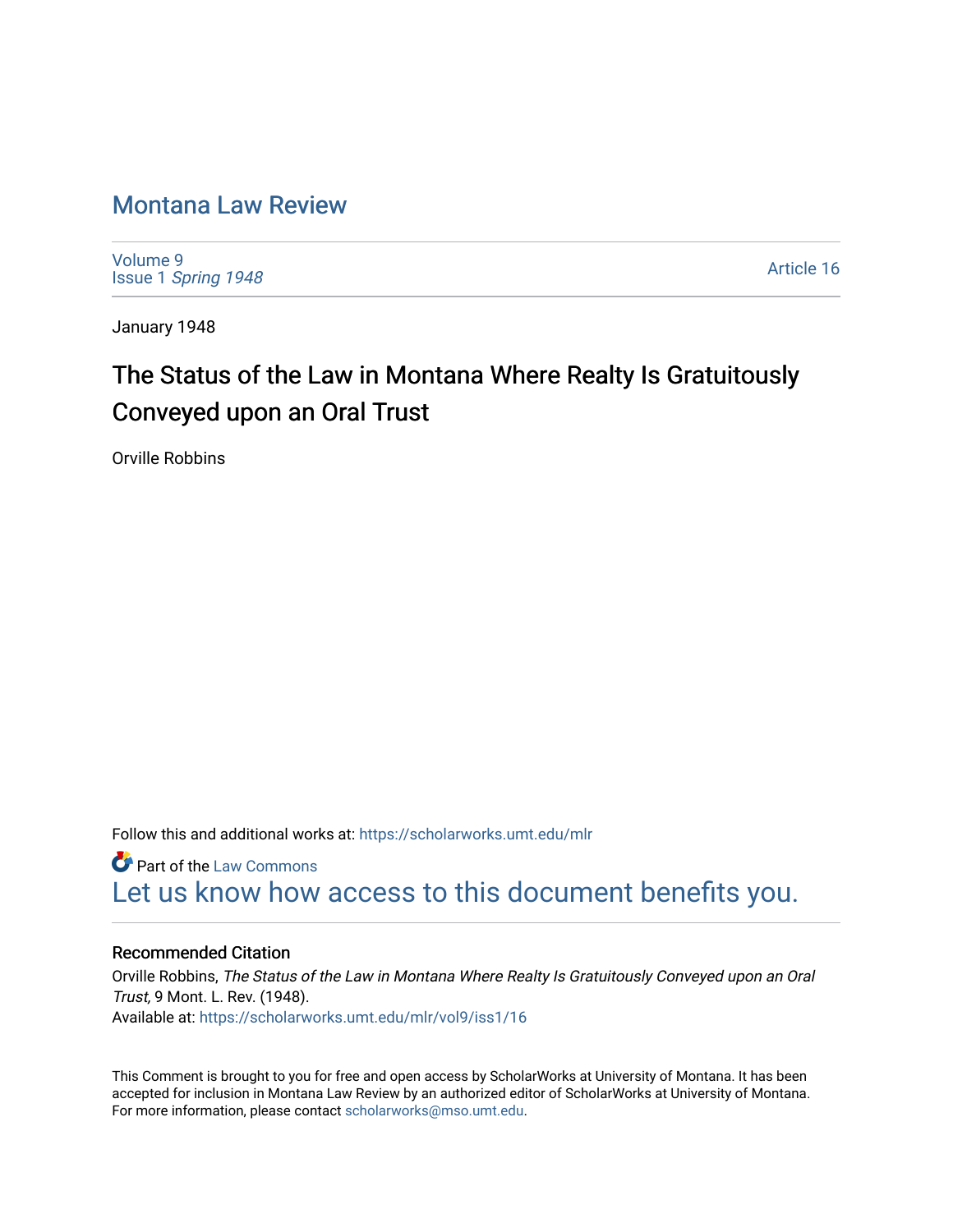# **The Status of the Law in Montana Where Realty Is Gratuitously Conveyed Upon an Oral Trust**

**If** A gratuitously conveys land to B, who is not in confidential or fiduciary relation with A, upon an oral agreement that B is to hold the land in trust for A, or for C, and B, thereafter relying upon the Statute of Frauds, repudiates the agreement in a transaction in which there is no actual fraud, has A any remedy when the agreement is to hold the land for him, and has A, or C, a remedy when the agreement is to hold the land for C?

Prior to 1947, and the case of *Bell-Holt-McCall Co. v. Caplice et al.* (1947) **....** Mont. . **. .,** 175 P. (2d) 416, there was no decision in Montana on the question of whether or not a trust by operation of law would arise from a gratuitous conveyance upon parol trust, for either the grantor or a third person, in the absence of breach of confidential relationship or actual fraud in the procurement of the conveyance. And the doctrine followed in that case leaves in doubt whether the question was actually decided. There a partner, a few hours before his death, conveyed an interest in firm realty to a co-partner upon an oral agreement, **"...** as long as it is understood that Ted takes care of Viola (the grantor's wife) and the children." After the death of the grantor the co-partner deeded the interest to the wife, but she returned the deed and joined with the surviving partners in a conveyance to the plaintiff. In an action to quiet title by the plaintiff the court declared a "resulting" trust in favor of the wife and children to the extent of the interest of the deceased, stating:

"A resulting trust may arise where a conveyance is made without consideration . . **.** and there is no enforceable contract or agreement but it appears from the circumstances that the grantee was not intended to take beneficially . . . since a resulting trust arises by operation of law . . . oral evidence of the acts, declarations and surrounding circumstances are admissible to show that the deed absolute on its face was intended as a trust."

The statement that facts including a gratuitous conveyance and breach of a confidential relationship are circumstances giving rise to a presumption of a resulting trust is an adoption of a minority authority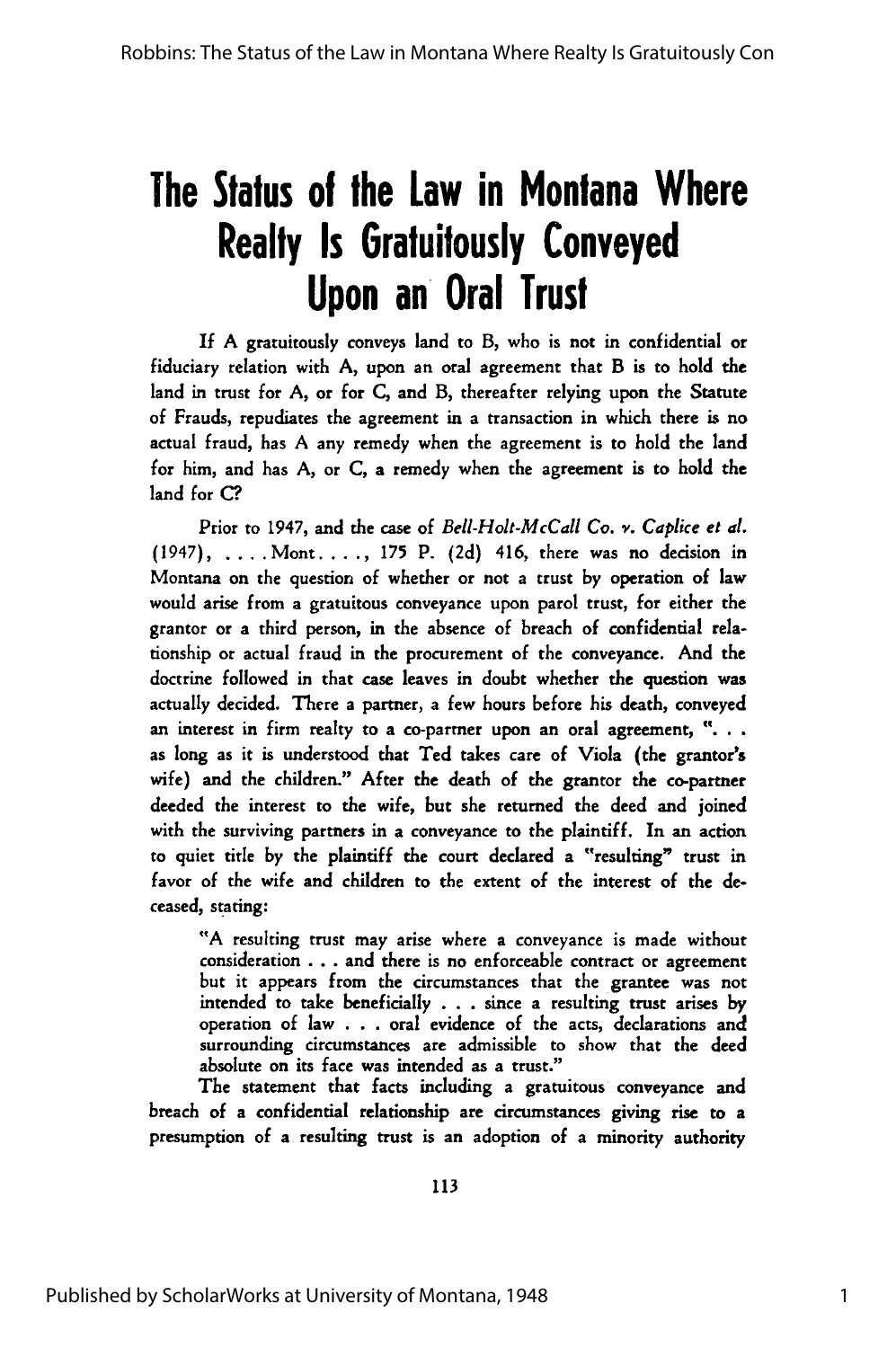#### MONTANA LAW REVIEW

that blurs the established distinction between resulting and constructive trusts, and failing clearly to decide, leaves in doubt the result that might be reached in the case of a bona fide transfer upon oral trust where the parties are not in confidential relation. For accurate consideration of the import of this line of authority, a reference to the majority English and American law on gratuitous conveyances is necessary.

In Montana, and other jurisdictions where the Statute of Frauds requires trusts to be created or evidenced by a writing, the courts hold that an oral trust in respect to land shall not be enforced as an "express" trust.1 Admitting this requirement of the statute, it would appear, nevertheless, that the classical distinguishment between categories of trusts should lead to both an equitable and sound result. A trust by operation of law is provable by parol so both the resulting and constructive trusts apparently stand available as remedy.<sup>2</sup> By the weight of authority in the United States, however, where the parties do not stand in confidential relationship and the grantee repudiates the oral agreement in a transaction in which there is no actual fraud, there is no trust remedy for transferror or a third person and the transferree may keep the property for himself.<sup>3</sup> This result, and the unnecessary hardship it creates, has its explanation in history.

As pointed out by modern text-writers,<sup>4</sup> during the period prior the Statute of Uses, the use presumed on a gratiutous conveyance was the most common one resulting in form; the device of enfoeffing land to another in avoidance of the burdensome incidents of feudalism was only too well known in the law. This commonly recognized motive, then, provided sound predicate on which to base a presumption that the grantor intended a resulting use, rather than a gift, and under the then existing law, the grantor, on proof of a conveyance without consideration, estab-

335 A.L.R. 280, (1925); Mont. & P. Dig. 96.

lHuntoon v. Lloyd (1888) 7 Mont. 365, 16 P. 573; Chowen v. Phelps **1902)** 26 Mont. 524, 69 P. 54; Goodell v. Sanford (1904) 31 Mont. 163, **77** P. 522; Lynch v. Herrig (1905) 32 Mont. 267, 80 P. 240; McLaughlin v. Corcoran **(1937)** 104 Mont. 590, 69 P. **(2d) 597.** 2R.C.M. 1935, **6784;** Eisenberg v. Goldsmith (1911) 42 Mont. 563,

<sup>113</sup> P. **1127;** Wilson v. Wilson (1922) 64 Mont. 533, 210 P. 896; Feeley v. Feeley (1924) **72** Mont. 84, 231 P. 908; First State Bank of Philipsburg v. Mussigbrod (1928) 83 Mont. 68, **271** P. 695; Stauffacher v. Great Falls Public Service Co. (1935) 99 Mont. 342, 43 P. **(2d)** 647; State ex rel. Gallatin County High School v. Brandenburg (1938) **107** Mont. 199, 82 P. **(2d)** 593; Bell-Holt-McCall Co. v. Coplice et **al.** (1947) **........** Mont **.......... 175** P. **(2d)** 416.

<sup>41</sup> SCOTT, TRUSTS (1st ed. 1939) §64, p. 246; 2 BOGERT, TR<mark>USTS</mark><br>(1st ed. 1935)§453, p. 1351.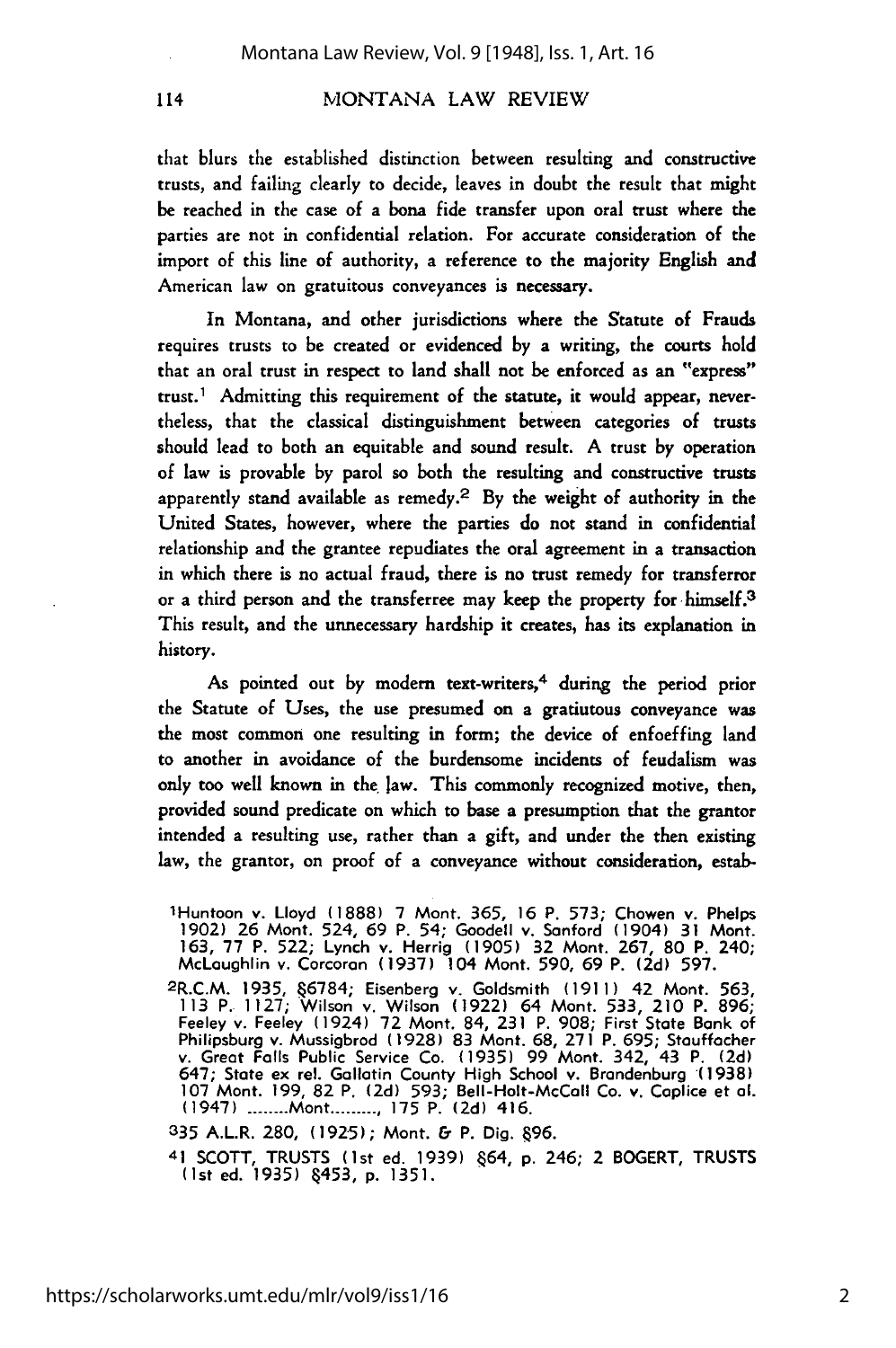#### NOTE AND COMMENT

115

lished a prima facie resulting use in his favor. The Statute of Uses, in 1535, by executing the use and transforming it into a vested legal estate in the feoffor, rendered nugatory such enfoeffment and eliminated the factual basis for the presumption. Nevertheless, the presumption persisted in the English law. Even after the enactment of the Statute of Frauds in 1676, since uses arising by the implication or construction of law were expressly excepted from the required writing, parol evidence was admissible to show that the conveyance was gratuitous and a resulting use presumptively arose. The rule was not, however, carried over into the American law. Though the English law of equity found its way here during colonial times, the American courts, recognizing -that the reason upon which the presumption was based had ceased to exist, never applied the doctrine. Conversely, the modern American rule is that a gratuitous conveyance gives 'rise to a presumption of gift, in that a recital of consideration in the deed is sufficient to rebut the presumption of a resulting trust.5 If the conveyance is accompanied by an oral agreement to hold the property in trust, the Statute of Frauds prevents enforcement of the agreement as an express trust.

**So,** too, by the weight of authority, when the grantee who repudiates the agreement does not stand in confidential relation to the grantor, there is no remedy by way of a constructive trust.<sup>6</sup> A constructive trust will arise where property is acquired through fraud, duress, undue influence or mistake, wrongful disposition of another's property, and violation of a confidential relationship or fiduciary duty.7 But the American majority limits the grounds for a constructive trust to these established situations. So, if in any of these circumstances an interest in land is involved, evidence of parol agreements is admissible, notwithstanding the Statute **of** Frauds, to show that the land was so acquired; the law, thereon, basing a constructive trust. But in the absence of any of the above enumerated circumstances, no basis for a constructive trust is deemed to exist, and the Statute of Frauds prevents enforcement of the oral agreement as an express trust.

By the English majority view the constructive trust arising on breach of the oral agreement gives the grantor a right to restitution, and the

<sup>535</sup> A.L.R. 280, (1925); Mont. & P. Dig. 8863, 88.

<sup>6</sup>Eisenberg v. Goldsmith (1911) 42 Mont. 563, 113 P. 1127; Roecher v. Story (1931) 91 Mont. 28, 5 P. (2d) 205.

<sup>7</sup>Huffine v. Lincoln (1916) 52 Mont. 585, 160 P. 820; Lewis v. Lindley (1897) 19 Mont. 422, 48 P. 765; Golden Rod Mining Co. v. Bukvich (1939) 108 Mont. 569, 92 P. (2d) 316.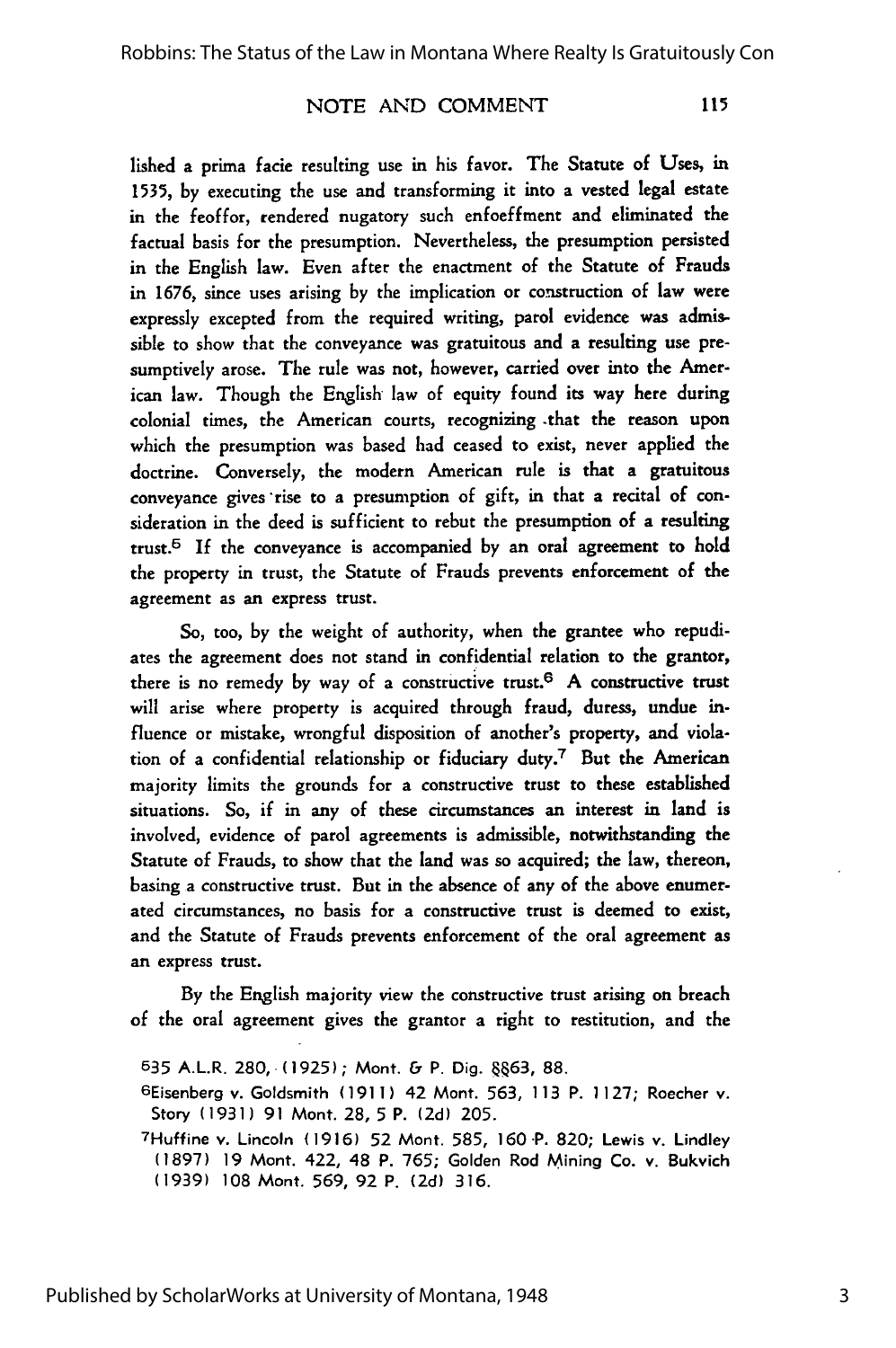#### MONTANA LAW REVIEW

principle of restitution is applied where the agreement is to hold the land for a third party as well as for the grantor. The fundamental basis for raising a constructive trust is prevention of unjust enrichment to the grantee, and parol evidence is admitted to show unjust enrichment independent of circumstances respecting the procurement of the conveyance or the relationship of the parties. If, therefore, a grantee, relying upon the Statute of Frauds repudiates a promise to hold the land for either the grantor or a third party, though the statute prevents carrying out the intention **of** the parties as such, the grantee may be compelled to restore the property to the grantor, parol proof of unjust enrichment- being admissible even if the parties to the conveyance do not stand in confidential relation. <sup>8</sup>

Proceeding without inquiry into the merits of the foregoing authorities, what is the position of *Bell.Holt.McCall Co."* '. *Caplice, et d.* and the cases it cites?9 The doctrine, briefly stated, is that a gratuitous conveyance upon an oral trust are facts and circumstances giving rise to a presumption of a resulting trust, and it comprises the bulk of authority normally considered as American minority in accord with the English rule. 10 But is this the position in fact? An examination of the decisions leads rather to a theoretical dilemma. To begin with, although the cases place no particular reliance upon the fact, a confidential relationship is found in all **of** them. The decisions do not, therefore, extend the remedy of a constructive trust to a situation in the absence of a confidential relationship, which, from the standpoint of constructive trusts at least, is significant of the English view. On the other hand, in addition to statements in terms of the resulting trust doctrine, there is other language in the cases indicating that the courts intended a resulting trust.<sup>11</sup> So, in reliance on the language generally, argument could be made that the cases raise a resulting trust. But, as against this argument, immediate contention must be made that the courts could not have meant that a presumption of resulting trust might in some way arise from a gratuitous conveyancea doctrine non-existant since the Statute of Uses. A more accurate state-

<sup>8</sup> Dovies v. Otty **(1865) 35** Beov. **208; In** re Duke of Marlborough (1894) 2 **Ch. 133;** Clark v. **Eby (1867)** Grant **Ch. 371.**

<sup>9</sup>Gray et **al.** v. Beard **(19413)** 66 Or. **59, 133** P. **791;** Tolon v. Johnson (1924) 104 **Okla.** 201, **230** P. **865.**

**101 SCOTT, TRUSTS** (1st ed. **1939)** .44, **p.** 248. **"... a** number of American cases which seem to follow the English view."

**11Tolon** v. Johnson (1924) 104 **Okla.** 201, **230** P. **865. "...** But we cannot agree with counsel that because plaintiffs pleaded the confidential relations of the parties and an oral agreement **. . .** would prevent the creation of a resulting trust."

116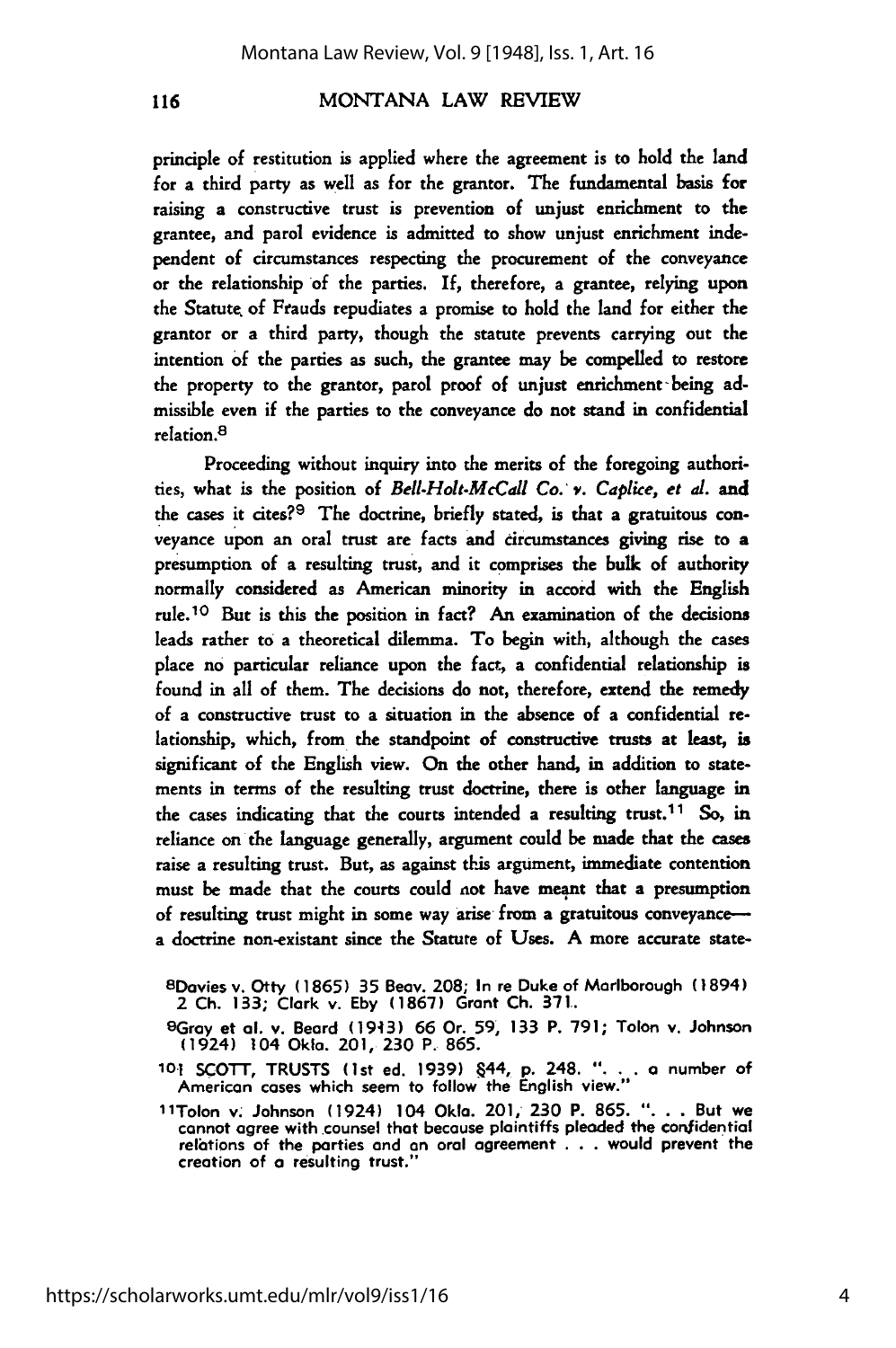#### NOTE AND COMMENT

117

ment would therefore seem to be that the decisions stated the resulting trust doctrine, but only in respect to facts that should have given rise to a constructive trust, and granted relief only where the majority would by way of a constructive trust, and intended nothing more than a trust by operation of law.

Particularly in regard to the *Caplice* case would this appear to be true. The court in declaring a trust for the wife and children extended the remedy to third persons, a holding in juxtaposition with the English cases where the property is restored to the grantor. It was the dissenting opinion, rather, in contending the partnership interest should be restored to the deceased estate and distributed under the Montana statute on intestate succession, that was in accord with the English view. Furthermore, the court in no way purported that a new question was there presented for decision, because the fiduciary duty of partners has been recognized in Montana 12 and in earlier Montana cases involving the breach of a confidential relationship the majority constructive trust theory was applied. <sup>13</sup>

It is therefore submitted that whether or not a breach of the oral agreement will raise a constructive trust, in absence of a confidential relationship, remains an undecided question in Montana. But the doctrine of the *Caplice* case, for the reason that it places no emphasis upon the presence of such a relationship, provides indication that the court will, on being presented the question, raise a constructive trust for the grantor, or for a third person, dependent upon the intention expressed in the agreement.

In raising a trust for a third person, where that is the agreement, the majority opinion in the *Caplice* case seems unsound. And so far as the case may indicate that the Montana court will hold similarly in a case without a 'confidential relationship the same can be said. Although there is case authority and text opinion supporting both the English **doc**trine of restoration, **14** and the result in the *Caplice* case, 15 to raise a trust by operation of law for a third party seems a clear violation of the Statute of Frauds. The third person, due to the statute, could not enforce the agreement at the time it was made. And having given nothing there would

1<sup>2</sup> Wilson v. Wilson **(1922)** 64 Mont. **533,** 210 P. 896.

<sup>13</sup>Hufine v. Lincoln **(1916) 52** Mont. **585, 160** P. **820.** 14AMES, **LECTURES ON LEGAL** HISTORY **(1913) p.** 429; Peacock v. Nelson **(1872) 50** Mo. **256 ......... P ..........** 15Costigon, **Trusts Based on Oral Promises to Hold in Trust, to Convey, or**

**to Devise, Made by Voluntary Grantee,** 12 MICH. L. REV. 423 (1914); Stiefvater **v.** Stiefvater (1932) 246 **Ky.** 646, **53 S.W. (2d) 926.**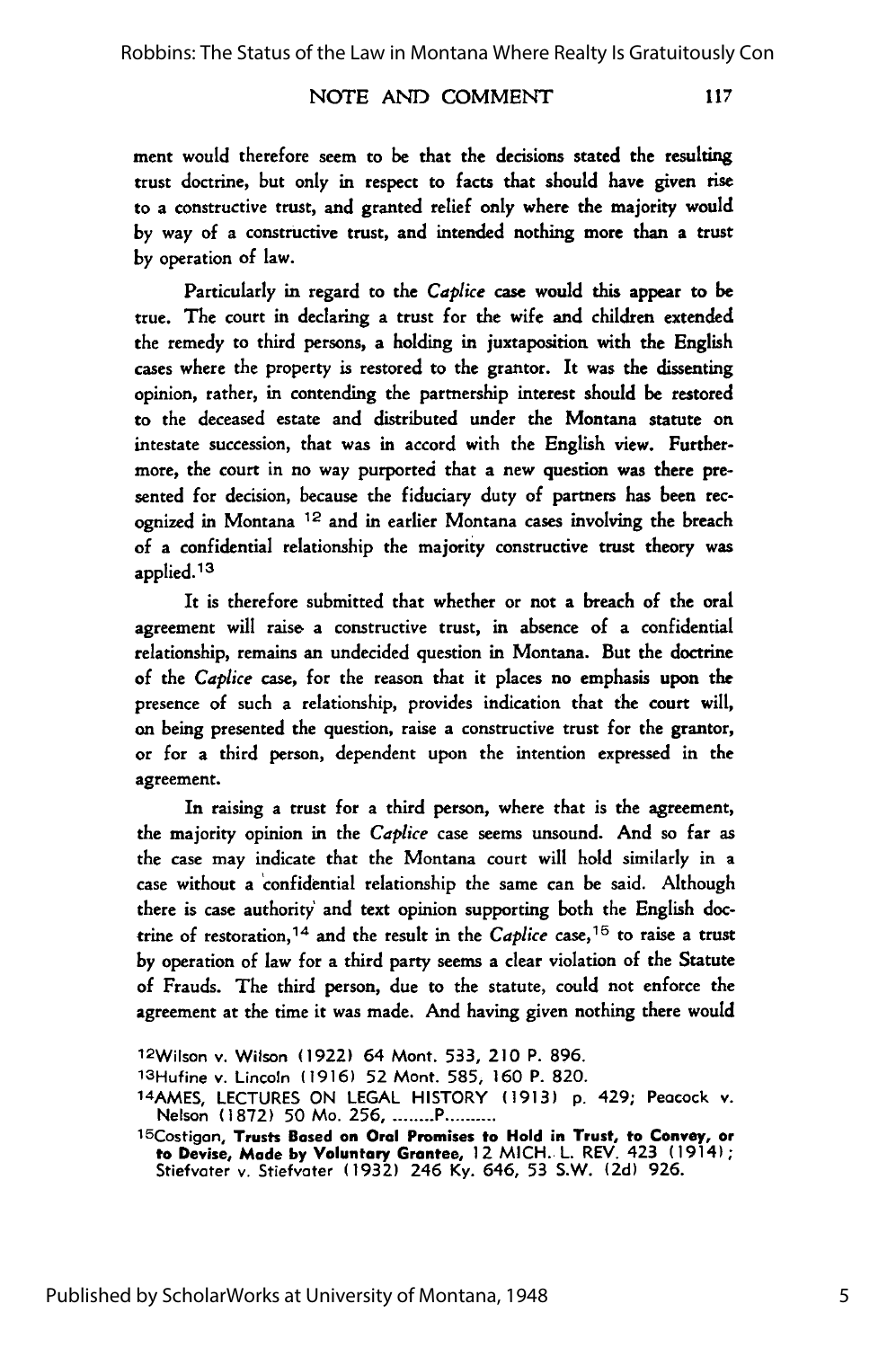#### MONTANA LAW REVIEW

118

be no enrichment at his expense if the grantee were allowed to keep the property. So, after a default by the grantee, to raise a trust for a third person seems but enforcing the oral agreement. The situation is different where the agreement is to hold for the grantor. The unjust enrichment, if the grantee were permitted to retain the property, is at the expense of th grantor, and a constructive trust can be raised on that basis, a ground separate and distinct from mere enforcement of the agreement.<sup>16</sup>

But to the extent that the doctrine of the *Caplice* case may provide argument for a constructive trust based on the English view, it represents a desirable development in the Montana law. Where the parties to the conveyance do not stand in confidential relation, the hardship created by the American majority rule is obvious. The basis of the constructive trust is unjust enrichment. It is not imposed because of the intention of the parties,  $17$  but for the purpose of preventing the unjust enrichment accruing to the grantee if he were permitted to retain the property.18 And unjust enrichment is a constant factor, be it the reward of a rule of law or the fruit of confidence. The benefit, title to the grantor's land, is the same in both cases. Yet the weight of authority insists otherwise and the rule recognizes the unjust enrichment arising on disloyalty of an agent but ignores it on the breach of a promise by a friend or neighbor.

The root of the majority theory, of course, is the Statute of Frauds. It is considered that to accept proof of the parol trust in absence of any of the established grounds for a constructive trust would in effect be enforcing the agreement in violation of the statute. But when it is remembered that unjust enrichment is not dependent for its existence upon the relationship of the parties, the theory becomes mere verbal distinction. The leading text writers agree that unjust enrichment alone should be sufficient ground for a constructive trust.<sup>19</sup> And in substantiation of this proposition it can be illustrated that the cases under the American majority are inconsistent with the law in other analogous situations. Where a conveyance of land is made upon an oral agreement that the deed is to operate as security for a loan and the grantee is to reconvey on payment **of** the debt, parol evidence is admissible to show that the deed absolute on its face is in fact a mortgage, and upon a refusal to reconvey, equity

**161** SCOTTS, **TRUSTS** (1st ed. 1939) 445, **p.** 265.

1 <sup>7</sup> Meogher v. Horrington **(1927)** 78 Mont. 457, 254 P, 432.

18The American Law Institute in recognition of this proposition includes the constructive trust in the **RESTATEMENT, RESTITUTION.**

**191 SCOTT, TRUSTS** (1st ed. **1939)** 444, **p. 251;** 3 BOGERT, **TRUSTS** (1st ed. 1935) §497, p. 219.